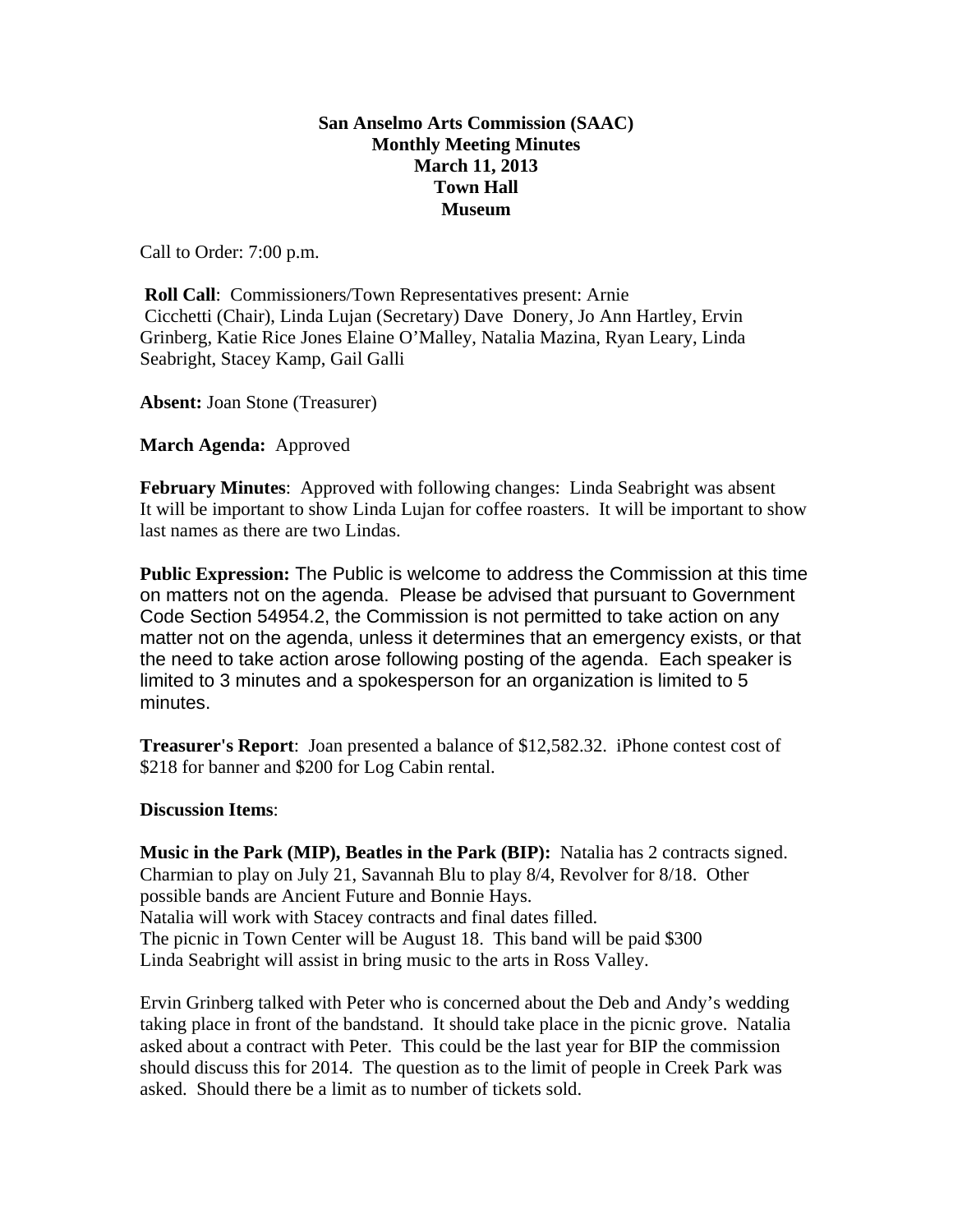**Coffee Roasters/Avenue Salon:** Linda Lujan said that all was good at the Marin Coffee Roasters and that Nancy Cichetti is scheduled for April-June.

The Avenue Salon stated that there was no contract in place. Arnie asked that a contract be reviewed and possibly put in place. Natalia will review the current scope of work for the in place with the Coffee Roasters to see if a contract should be created. Stacey and Gail will take over the Coffee Roasters art show and possibly the Avenue Salon. Katie explained to Stacey and Gail the process of bringing artist information to the web and how Elaine will do the PR work.

**Marketing:** The web page is going through a large design for the iPhone contest. Katie Rice Jones is working with Nancy Nichols on colors and logos. There will be a "splash" on the event page of the site.

## **Drake Scholarship:** Tabled

**Smart Phone photo contest**: A PDF with the rules will be available along with a writeable PDF so the application can be sent electronically. Elaine has posted to the Marin IJ and Patch. The web banner design has also been sent to the patch. It was determined that no commissioner family member can enter the contest. Stacey will look into judges and rules will be sent out. The question was asked as to the goal of this contest. It was said that it gives exposure to the SAAC and to get the community involved.

Jo Ann presented the banner to be displayed at the hub sign. The question about additional lighting was discussed. Jo Ann will look into the specifications needed and give to Dave Donnery for possible Town approval.

The awards ceremony is slated for June 2 from 2-4 at the Log Cabin in Memorial Park. Contract for the Log Cabin has been signed. Linda Seabright will look into music for the ceremony. It was asked that all SAAC commissioners mention the contest on their personal web site.

Other suggestions for the contest and awards party were that the SAAC be promoted. Cards of the winning photos can be sold at MIP. Linda Seabright asked Jo Ann to give a "sound bite" on how we promote SAAC.

The proposed judges for the contest are: Jonathan Marks, Kay Coleman, Donna Segar, Stephan Kirkaby, Jo Ann Hartley.

**Non-Profit/501c3:** Waiting for approval from the State of California.

**Pro Panels:** Gail looked at panels and presented several options to the SAAC. Stacey suggested that pro panels with fabric wears out and that artists like the grid wall type. Arnie proposed that a price the best deal on 12 grid wall panels to be voted on at the April  $8<sup>th</sup>$  meeting.

**Business Cards:** Linda Seabright will get pricing on cards for the April 8<sup>th</sup> meeting.